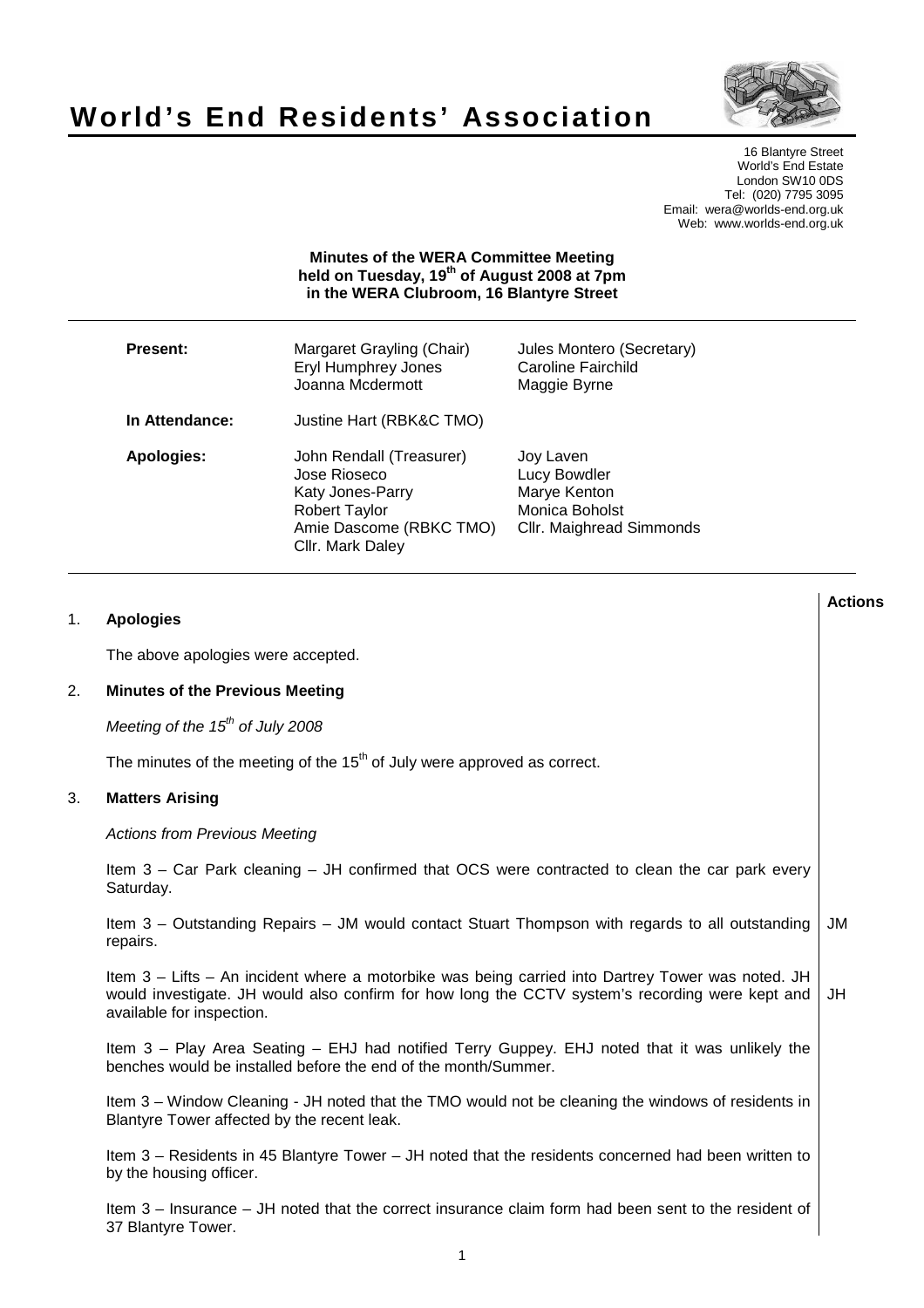Item 3 – Pump Room – JH noted that a new lock had been fitted. The TMO would consider installing CCTV if the incidents reoccurred.

JM

The remaining (3) actions assigned to JM were pending.

#### Matters Arising

JH noted that the old car park fobs had not in fact being deactivated.

EHJ told the meeting that the letter she had received with regards the replacement of the electricity meter in her flat (for the communal "cyclo" system) had actually been a mistake; the meter did not yet require replacement.

#### 4. **Estate Management**

#### Housing Management Re-organisation

JH noted that all of the jobs/roles had now been filled. The TMO staff concerned was currently operating from Charles House pending the completion of works to the Blantyre Centre (expected to be completed by the end of October). The Blantyre Centre was currently operating on a reduced schedule but regular surgeries were still being held. When the Blantyre Centre was eventually closed for works, the surgeries would be held in Gary's old office on the estate. JH stated that she was currently on site three days a week.

#### Justine's Maternity Leave

JH would be going on maternity leave from end of October for 12 months. Her post would be advertised and occupied throughout the duration of her leave.

#### Fridge removal

MG asked whether the Council still offered a free fridge removal service, noting that if they did there was no reason for fridges to be disposed with the bulk refuse. JH and JM said they would check. JH/JM

#### Lift Lobbies

JM noted that there was some dispute as to whether the lift lobby walls had actually been cleaned as had been claimed by TMO customer services and OCS. JM did not believe that any of the lift lobby walls had been cleaned as most of the lift lobby walls were still covered in thick layers of dirt, as well as residue from previous communal/artex-removal works. JH stated that OCS had subsequently offered to carry out further cleaning and that this could be observed and signed off by a WERA representative. The cleaning would take place some time in September; the exact dates and times would need to be agreed with OCS. The lift lobbies would also be visited during the walkabout. JH/JM

Several Committee members also noted that the mopping of the lifts and lift lobby floors left much to be desired; the water used by OCS staff was often filthy.

#### Pigeons

JH noted that a quote had been received for the use of a hawk to control the pigeons on the estate. It was agreed that the ARB would consider funding this (the ARB was currently awaiting a financial review which would indicate what funds were available and could be allocated to new works). It was noted that the last time a hawk had been used on the estate that a number of traps had also been installed on many of the walkway roofs and that it had been a combination of the hawk and traps that had proved most effective in reducing the pigeon population.

JM said he would contact Cllr. Simmonds with regards to the possible funding of pigeon control measures with the remaining WCI funds. JH would investigate alternative funding possibilities. JM JH

#### Dartrey Tower

It was noted that the block entrance door, which did not shut or lock properly, had warped and would require replacement. Several members noted that in addition only one of the two electromagnets appeared to work and that both appeared to be quite "loose".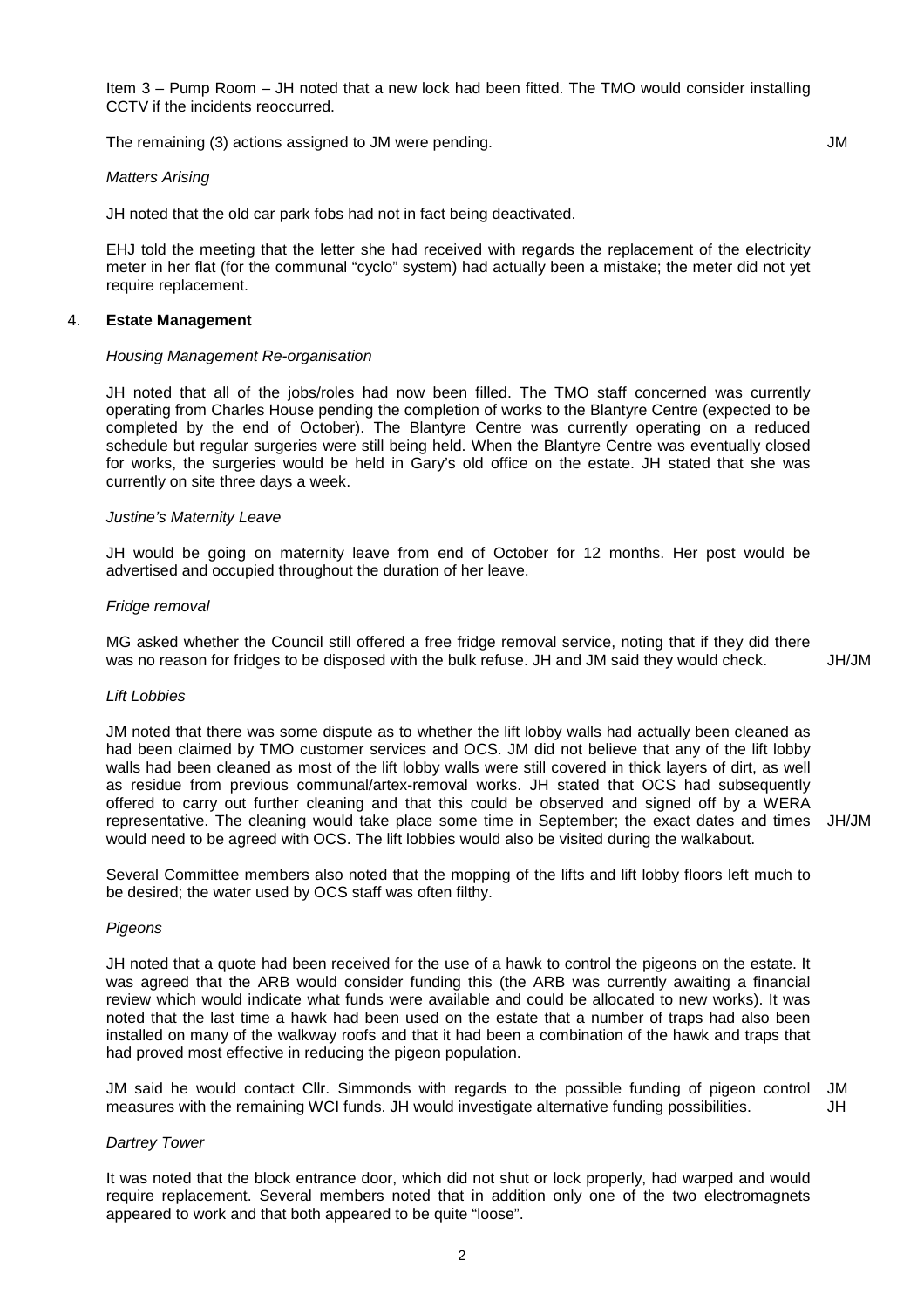## Cleaning

JH provided the meeting with an itemised list of bulk refuse and graffiti removal works. A number of discrepancies were noted and members expressed some concern at both the high number of incident and high costs of graffiti removal. It was suggested that OCS photograph all graffiti prior to removing it.

A question was raised as to when electronic monitoring by OCS was to begin. JH would check.

## Dogs/Whistler Tower

Recurring incidents of dog barking in Whistler Tower was noted. JH stated that a letter would be going out shortly.

## **Walkabout**

A walkabout with JH was tentatively scheduled for the morning of the following Friday ( $22^{nd}$  August).

## 5. **Safer Neighbourhoods**

This item was deferred in Sgt. Otway's absence.

## 6. **Use of WERA Clubroom**

JM had received a request from the Chelsea Community Peace Project (CCPP) for the use of the WERA clubroom in the evenings (after 8pm) throughout the Islamic holy month of Ramadan (most of September) and early in the morning of the day on which the festival of Eid fell. This was approved. JM would inform the group.

JM had received a request for the use of the WERA Clubroom on the evening of the  $2^{nd}$  of September from the Thursday Al-Anon Group. This was approved. JM would inform the group.

JM

JM

JM had been contacted by the PCT enquiring about the possible use of the clubroom for exercise classes. JM would follow the request up and report back to the Committee.

It was agreed that all groups using the clubroom would be reminded of the conditions of use, particularly with regards to the consumption of food on the premises.

# 7. **Meetings Attended**

## RBK&C TMO EGM

A second EGM of RBK&C TMO had taken place on the  $14<sup>th</sup>$  of August. A number of Committee members had attended despite the early start time (5pm). The results of the EGM ballots were available from the TMO website. All Committee members were encouraged to become members of the TMO if they were not already.

# Friends of World's End Place

A meeting of the "Friends of World's End Place" had taken place on the  $4<sup>th</sup>$  of August 2008. A number of Committee members had attended.

# 8. **Upcoming Meetings**

JM drew the meeting's attention to the list of meetings on the back of the agenda.

## 9. **Any Other Business**

It was noted that a member of staff from Somerfields had been attacked in Edith Yard by local youths. The Police had attended but there was some confusion as to exactly what had happened and what action the Police had taken. It was noted that the staff member was now in hospital. JM would try to determine exactly what had transpired from the Police and/or the TMO.

JM

A number of issues surrounding the management of the newly refurbished Flashpoint Play Centre

JH

JM